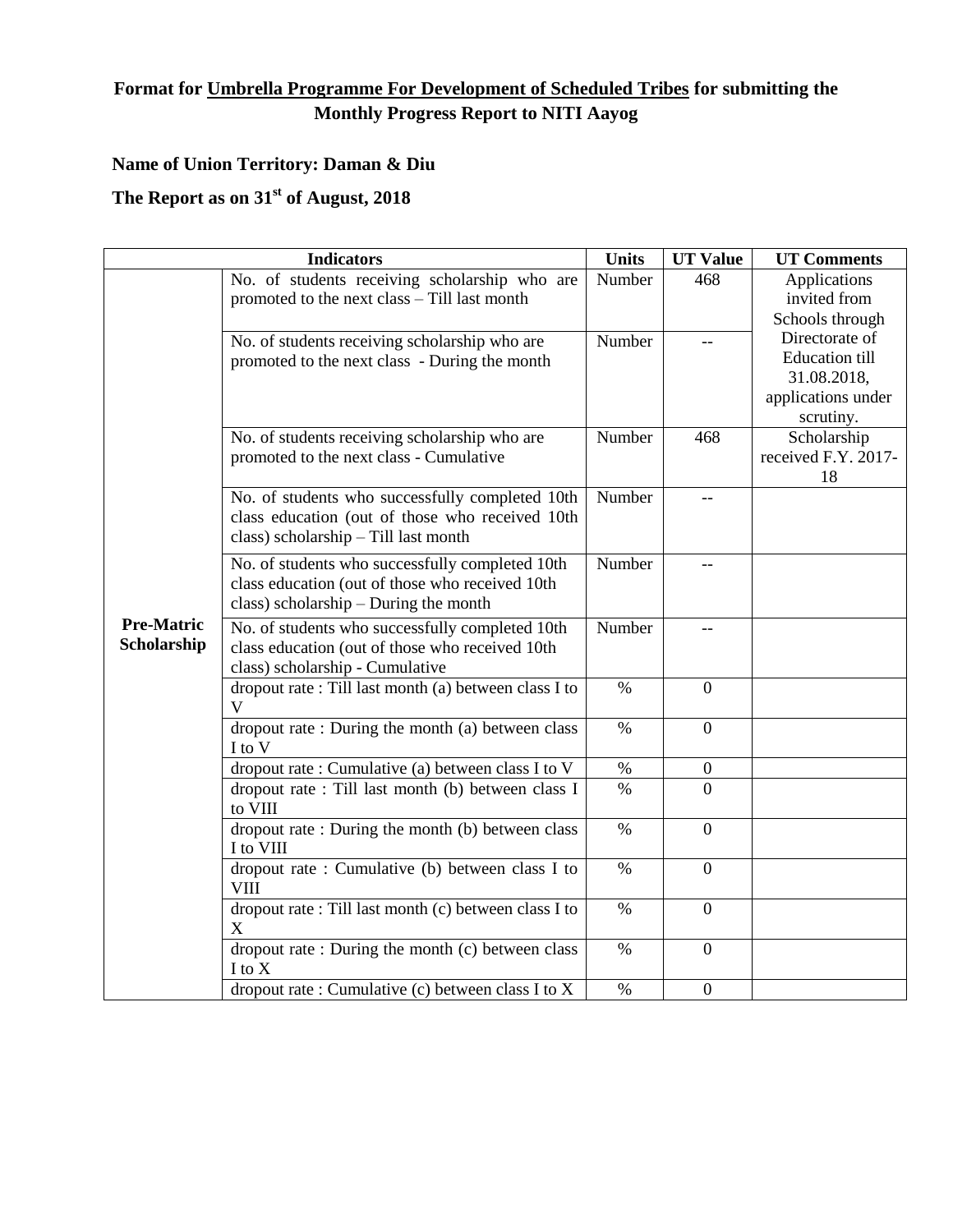|                                                          | No. of students receiving scholarship for post<br>matric education - Till last month                                                                                          | Number | 196               | Applications<br>invited from<br>Schools and<br>Colleges through                           |
|----------------------------------------------------------|-------------------------------------------------------------------------------------------------------------------------------------------------------------------------------|--------|-------------------|-------------------------------------------------------------------------------------------|
| <b>Post Matric</b><br>Scholarship                        | No. of students receiving scholarship for post<br>matric education – During the month                                                                                         | Number |                   | Directorate of<br><b>Education</b> till<br>31.08.2018,<br>applications under<br>scrutiny. |
|                                                          | No. of students receiving scholarship for post<br>matric education - Cumulative                                                                                               | Number | 196               | Scholarship<br>received F.Y. 2017-<br>18                                                  |
|                                                          | No. of students successfully completed their post<br>metric education - Till last month                                                                                       | $\%$   |                   |                                                                                           |
|                                                          | No. of students successfully completed their post<br>metric education – During the month                                                                                      | $\%$   | $-$               |                                                                                           |
|                                                          | No. of students successfully completed their post<br>metric education - Cumulative                                                                                            | $\%$   | --                |                                                                                           |
|                                                          | No. of hostels completed - Till last month                                                                                                                                    | Number |                   |                                                                                           |
|                                                          | No. of hostels completed – During the month                                                                                                                                   | Number |                   |                                                                                           |
| <b>Scheme for</b>                                        | No. of hostels completed - Cumulative                                                                                                                                         | Number |                   | The scheme of                                                                             |
| <b>Girls</b> and<br><b>Boys Hostels</b>                  | No. of Boys and Girls benefited from hostel<br>facilities - Till last month                                                                                                   | Number | --                | hostels for boys and<br>girls not                                                         |
|                                                          | No. of Boys and Girls benefited from hostel<br>facilities – During the month                                                                                                  | Number | --                | implemented                                                                               |
|                                                          | No. of Boys and Girls benefited from hostel<br>facilities - Cumulative                                                                                                        | Number | $-$               |                                                                                           |
|                                                          | No. of Ashram schools added to the total - Till<br>last month                                                                                                                 | Number | 02                | 02 Asharam Shala                                                                          |
|                                                          | No. of Ashram schools added to the total – During<br>the month                                                                                                                | Number | $\qquad \qquad -$ | is constructed from<br>UT fund total of 79                                                |
| <b>Scheme of</b><br><b>Ashram</b><br><b>Schools</b>      | No. of Ashram schools added to the total -<br>Cumulative                                                                                                                      | Number | 02                | students residing in<br>Ashram Shala.                                                     |
|                                                          | No. of students who finally completed education<br>in Ashram schools (separately for $10^{th}$ and $12^{th}$<br>level against entry level enrollment) - Till last<br>month    | Number |                   |                                                                                           |
|                                                          | No. of students who finally completed education<br>in Ashram schools (separately for $10^{th}$ and $12^{th}$<br>level against entry level enrollment) $-$ During the<br>month | Number |                   |                                                                                           |
|                                                          | No. of students who finally completed education<br>in Ashram schools (separately for $10^{th}$ and $12^{th}$<br>level against entry level enrollment) - Cumulative            | Number |                   |                                                                                           |
| <b>Scheme of</b><br><b>Vocational</b><br><b>Training</b> | No. of ST youths who successfully completed<br>vocational training - Till last month                                                                                          | Number | 315               | <b>Under UT Scheme</b><br>Vocational                                                      |
|                                                          | No. of ST youths who successfully completed<br>vocational training - During the month                                                                                         | Number |                   | Training is<br>provided to ST                                                             |
|                                                          | No. of ST youths who successfully completed<br>vocational training - Cumulative                                                                                               | Number | 315               | youths (2017-18)<br>for the entire year.                                                  |
|                                                          | No. of ST beneficiaries who were successfully                                                                                                                                 | Number |                   |                                                                                           |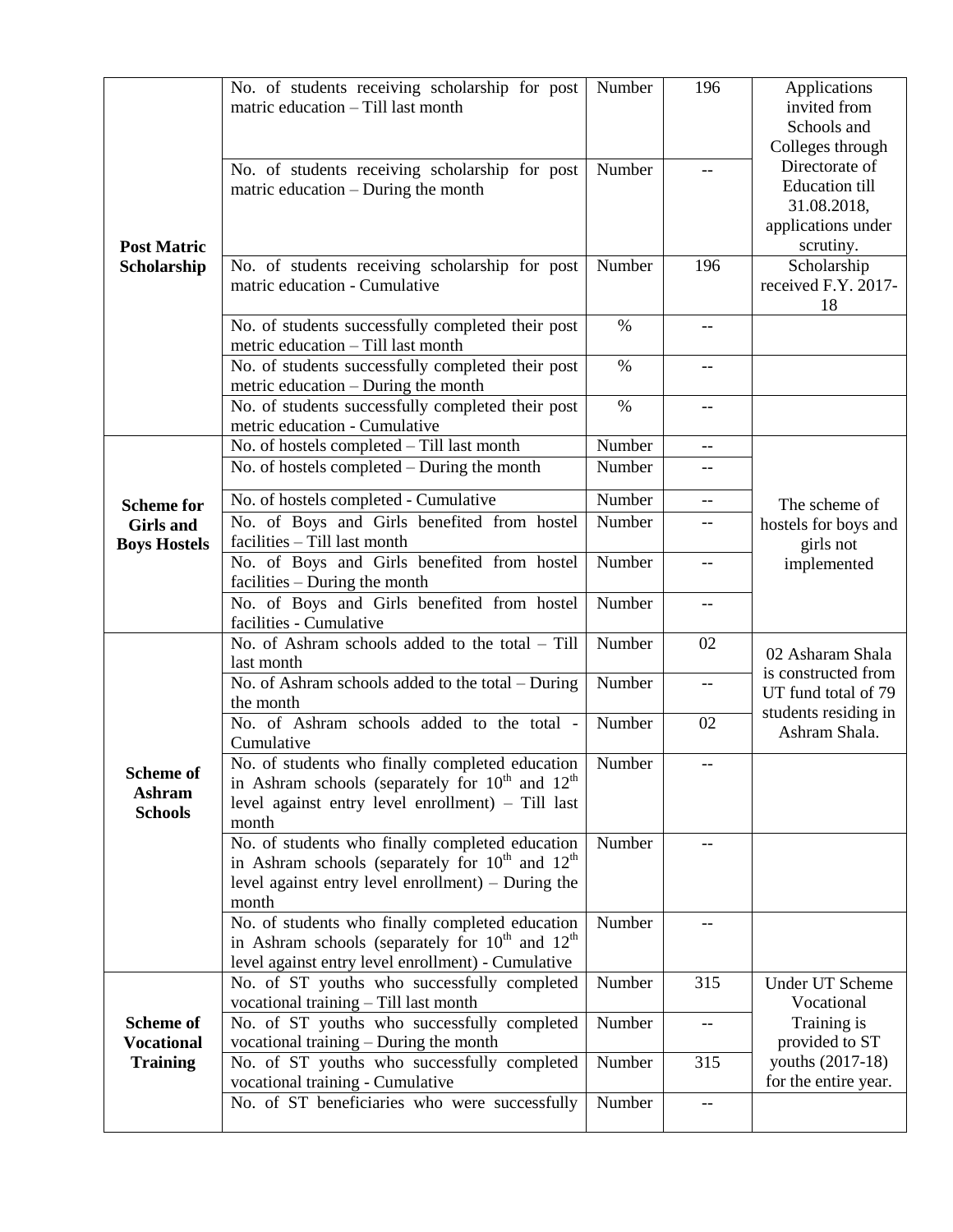|                                                                                                                                               | employed /self-employed post the training - Till<br>last month                                                                          |        |     |                              |
|-----------------------------------------------------------------------------------------------------------------------------------------------|-----------------------------------------------------------------------------------------------------------------------------------------|--------|-----|------------------------------|
|                                                                                                                                               | No. of ST beneficiaries who were successfully<br>employed /self-employed post the training -<br>During the month                        | Number |     |                              |
|                                                                                                                                               | No. of ST beneficiaries who were successfully<br>employed /self-employed post the training -<br>Cumulative                              | Number |     |                              |
|                                                                                                                                               | No. of PVTGs habitations developed - Till last<br>month                                                                                 | Number | $-$ |                              |
|                                                                                                                                               | No. of PVTGs habitations developed - During the<br>month                                                                                | Number | $-$ |                              |
| <b>Vanbandhu</b><br>kalyan                                                                                                                    | No.<br>of PVTGs<br>habitations<br>developed<br>Cumulative                                                                               | Number |     |                              |
| Yojana-<br><b>Development</b>                                                                                                                 | No. of families assisted for poverty alleviation -<br>Till last month                                                                   | Number | $-$ |                              |
| of<br><b>Particularly</b>                                                                                                                     | No. of families assisted for poverty alleviation -<br>During the month                                                                  | Number | --  | Scheme is not<br>implemented |
| <b>Vulnerable</b><br><b>Tribal</b><br><b>Groups</b>                                                                                           | No. of families assisted for poverty alleviation -<br>Cumulative                                                                        | Number | $-$ |                              |
|                                                                                                                                               | No. of beneficiaries provided skill training - Till<br>last month                                                                       | Number | --  |                              |
|                                                                                                                                               | No. of beneficiaries provided skill training -<br>During the month                                                                      | Number | --  |                              |
|                                                                                                                                               | No. of beneficiaries provided skill training -<br>Cumulative                                                                            | Number |     |                              |
| <b>Vanbandhu</b><br>kalyan<br>Yojana-<br><b>Tribal</b><br>Festivals,<br><b>Research</b><br><b>Information</b><br>and Mass<br><b>Education</b> | No. of the activities completed under the scheme<br>(status of each activity financed to be indicated<br>separately) - Till last month  | Number |     |                              |
|                                                                                                                                               | No. of the activities completed under the scheme<br>(status of each activity financed to be indicated<br>separately) – During the month | Number |     | Scheme is not<br>implemented |
|                                                                                                                                               | No. of the activities completed under the scheme<br>(status of each activity financed to be indicated<br>separately) - Cumulative       | Number |     |                              |
| <b>Special</b><br><b>Central</b><br><b>Assistance to</b><br><b>Tribal Sub</b><br>Plan (SCA to<br>TSP)                                         | Item wise no. of works completed/infrastructure<br>created – Till last month                                                            | Number | --  |                              |
|                                                                                                                                               | Item wise no. of works completed/ infrastructure<br>created – During the month                                                          | Number |     |                              |
|                                                                                                                                               | Item wise no. of works completed/ infrastructure<br>created - Cumulative                                                                | Number | --  | There is no SCA in           |
|                                                                                                                                               | No. of ST beneficiaries provided skill training -<br>Till last month                                                                    | Number | --  | UT of Daman &<br>Diu         |
|                                                                                                                                               | No. of ST beneficiaries provided skill training -<br>During the month                                                                   | Number | --  |                              |
|                                                                                                                                               | No. of ST beneficiaries provided skill training -<br>Cumulative                                                                         | Number | --  |                              |
|                                                                                                                                               | No. of ST beneficiaries who started income<br>generating activities after assistance - Till last                                        | Number | --  |                              |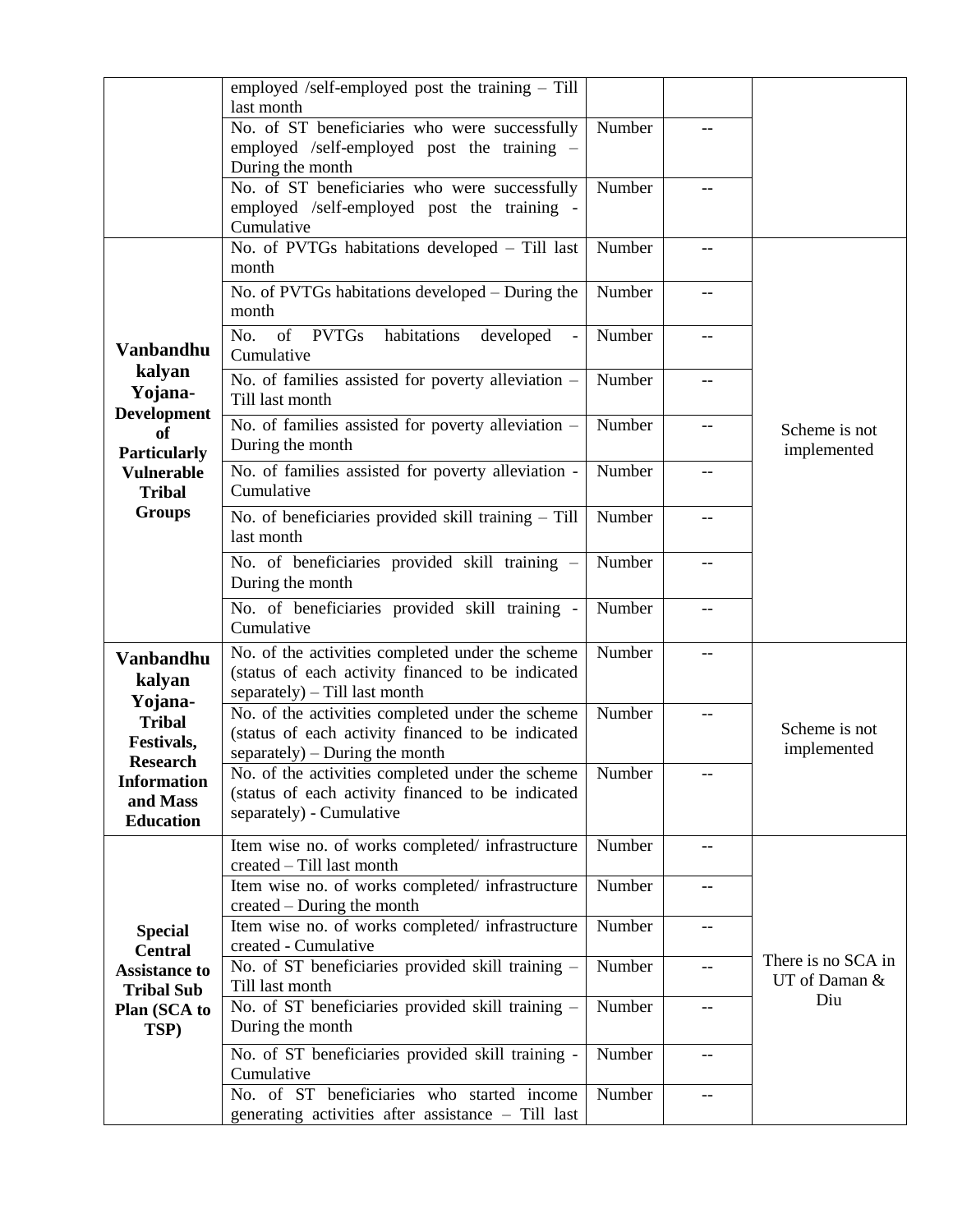|                                     | month                                                            |        |                          |                                  |
|-------------------------------------|------------------------------------------------------------------|--------|--------------------------|----------------------------------|
|                                     | No. of ST beneficiaries who started income                       | Number |                          |                                  |
|                                     | generating activities after assistance $-$ During the            |        |                          |                                  |
|                                     | month                                                            |        |                          |                                  |
|                                     | No. of ST beneficiaries who started income                       | Number | $-$                      |                                  |
|                                     | generating activities after assistance - Cumulative              |        |                          |                                  |
|                                     | No. of activities completed under the scheme -                   | Number | --                       |                                  |
|                                     | Till last month                                                  |        |                          |                                  |
|                                     | No. of activities completed under the scheme -                   | Number | $-$                      |                                  |
|                                     | During the month                                                 |        |                          |                                  |
|                                     | No. of activities completed under the scheme -                   | Number |                          |                                  |
| <b>Grants-in-aid</b>                | Cumulative                                                       |        |                          |                                  |
| under first                         | No of persons who benefited under each activity -                | Number | $\qquad \qquad -$        |                                  |
| proviso to                          | Till last month                                                  |        |                          |                                  |
| Article $275(1)$                    | No of persons who benefited under each activity -                | Number | $\overline{\phantom{m}}$ |                                  |
| of the                              | During the month                                                 |        |                          |                                  |
| <b>Constitution</b>                 | No of persons who benefited under each activity -                | Number |                          |                                  |
| <b>of</b>                           | Cumulative                                                       |        |                          |                                  |
|                                     | Improvement in Human development indices in                      | Text   | --                       |                                  |
|                                     | targeted zones - Till last month                                 |        |                          |                                  |
|                                     | Improvement in Human development indices in                      | Text   | $- -$                    |                                  |
|                                     | targeted zones - During the month                                |        |                          |                                  |
|                                     | Improvement in Human development indices in                      | Text   | $-$                      |                                  |
|                                     | targeted zones - Cumulative                                      |        |                          |                                  |
|                                     | No. of ST beneficiaries who have availed soft                    | Number |                          |                                  |
|                                     | loan for economic activities/ started Units - Till<br>last month |        |                          |                                  |
|                                     | No. of ST beneficiaries who have availed soft                    | Number |                          |                                  |
|                                     | loan for economic activities/ started Units -                    |        |                          |                                  |
|                                     | During the month                                                 |        |                          |                                  |
|                                     | No. of ST beneficiaries who have availed soft                    | Number |                          |                                  |
|                                     | loan for economic activities/ started Units -                    |        |                          |                                  |
|                                     | Cumulative                                                       |        |                          | Scheme of                        |
|                                     | No. of ST beneficiaries availed benefit under                    | Number |                          | NSTFDC not                       |
|                                     | marketing support $-$ Till last month                            |        |                          | implemented in UT                |
| National/                           | No. of ST beneficiaries availed benefit under                    | Number | $-$                      | however                          |
| <b>State</b>                        | marketing support – During the month                             |        |                          | application are                  |
| <b>Scheduled</b>                    | No. of ST beneficiaries availed benefit under                    | Number |                          | invited under                    |
| <b>Tribes</b><br><b>Finance and</b> | marketing support - Cumulative                                   |        |                          | Daman, Diu and<br>DNH SC/ST/OBC/ |
|                                     | No. of ST beneficiaries successfully completed                   | Number | --                       | Minorities /                     |
| <b>Development</b><br>Corporation   | skill training/marketing training - Till last month              |        |                          | Disabled financial               |
|                                     | No. of ST beneficiaries successfully completed                   | Number | $\qquad \qquad -$        | development                      |
|                                     | skill training/ marketing training - During the                  |        |                          | corporation is                   |
|                                     | month                                                            |        |                          | implemented.                     |
|                                     | No. of ST beneficiaries successfully completed                   | Number |                          |                                  |
|                                     | skill training/marketing training - Cumulative                   |        |                          |                                  |
|                                     | No. of awareness camps in ST concentrated                        | Number |                          |                                  |
|                                     | districts - Till last month                                      |        |                          |                                  |
|                                     | No. of awareness camps in ST concentrated                        | Number | $-$                      |                                  |
|                                     | $districts - During the month$                                   |        |                          |                                  |
|                                     | No. of awareness camps in ST concentrated                        | Number | $-$                      |                                  |
|                                     | districts - Cumulative                                           |        |                          |                                  |